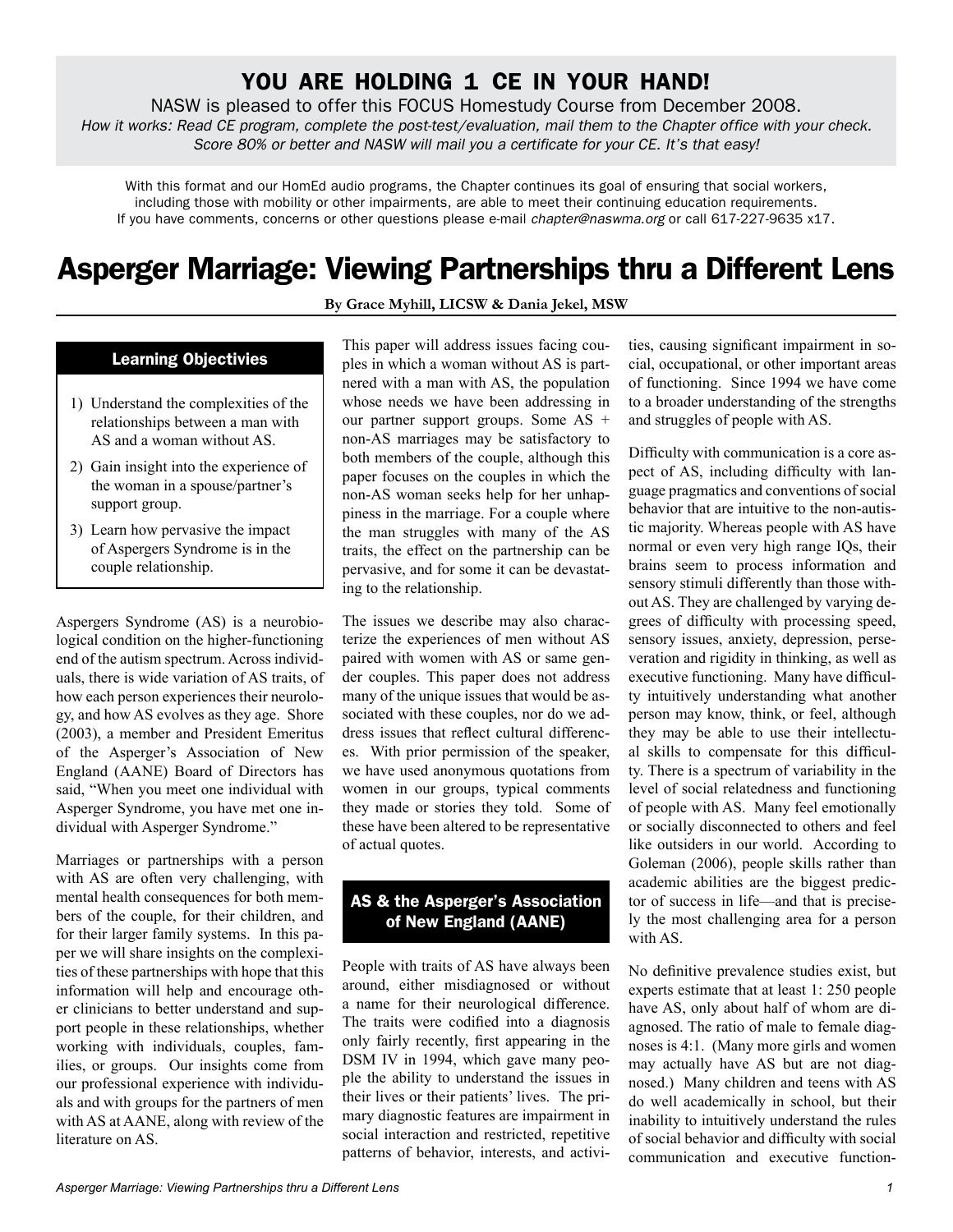ing present significant barriers to socialemotional development, and to steady employment —even for college graduates or those with advanced degrees. With a wide range of talents, interests, and personality, there are adults with AS who compensate and manage fairly well in the world. Some have found their niche and have made significant contributions to the world as musicians, composers, engineers, historians, writers, and artists. There are others for whom getting through each day is a challenge.

In 1996, the Asperger's Association of New England (AANE) was founded in the Greater Boston area by a concerned group of professionals, parents, and adults with AS. AANE's mission is to foster aware-

ness, respect, acceptance, and support for individuals with AS and their families. Over the years since its inception, AANE has developed a wide array of innovative programs to meet the

needs of various segments of the Asperger's community. In 2002, AANE began offering professionally facilitated support groups for the partners of men with AS. The first group was co-led by AANE founder and Executive Director Dania Jekel, MSW, and psychiatrist Laura Weissberg. Since 2004, Grace Myhill, LICSW, has run these groups initially co-leading with Andrea Insoft, LICSW, and more recently with Mary Ann Monheimer, LMHC. To the best of our knowledge, AANE was the first organization in New England (and perhaps in the United States or even in the world) to offer partners of AS support groups.

Even now few such groups are available, although the need is great. For those couples committed to staying together, a therapist knowledgeable about AS can first help the couple to understand their differences, commonalities, expectations and needs, and then with awareness of AS, help the couple learn how to change practical aspects of their life together to better accommodate the needs of each individual. For couples who choose not to stay together, awareness of AS may enable the process of separating with fewer conflicts or blame than might otherwise occur.

## **The Early Relationship between AS + Non-AS Couples**

Because difficulties with social relatedness and communication are core characteristics of AS, one might assume that adults with AS would have difficulty forming friendships of any kind, much less on-going intimate relationships. Yet, many people with AS want and need friendship and intimate relationships, and they are motivated to do the hard work that relationships require. Many men and women with AS find partners, marry, and have children. Some people with AS find partners who also have AS or similar neurology. Because of like expectations, lifestyles, and interests, these relationships are

> more likely to mutually satisfy the needs of each individual within the couple, especially when they are aware of their AS traits. However, of-

*Marriages or partnerships with a person with AS are often very challenging, with mental health consequences for both members of the couple, for their children, and for their larger family systems.* 

> ten people with AS have relationships with or marry partners who do not have AS, who have high social intelligence. The man with AS and his partner may share interests or areas of intellectual expertise. Some people with AS have traits that attract partners, such as being highly intelligent, gentle, appreciative, loyal, receptive of caretaking, well read, interesting, creative, unusual, or quirky.

> Women who do not have AS may appreciate that her partner with AS "marches to the beat of a different drummer," and does not exhibit some of the negative social or interpersonal attributes that she may have encountered in other potential partners, or previous partners. Women may be attracted to men with AS who appear safe and faithful and won't leave them. (In our experience, even following a divorce or separation, some men with AS are reluctant to leave their partners.) In some cases, women who are still working on forming their own identity and understanding their own needs are attracted to the singular focus and attention paid to them by a man with AS. She may perceive the man with AS as a "diamond in the rough" that she can fix. In the initial stages of a relationship, partners are less likely to be living together, their lives are not yet as intertwined as they will be

in marriage, and they are not spending the kind of daily-living time together that they will be in marriage. Significant issues may go unnoticed, ignored, or glossed over. The differences seem to be explained away by family history, cultural, or even geographic differences. As is often the case, partners present their best selves during this courtship period. These can be periods of fun, low stress, and enjoyment for both partners in the couple. In early relationships, the men with AS may show no outward expression of their neurological difference. Physically they appear like everyone else. They usually have the competence and adaptive skills in social matters they need to navigate the various contexts of their existing life situation. Many have completed college successfully and found a professional niche where they successfully use their talents despite their areas of disability.

People with AS can be good partners, and the women's choice to marry someone with AS is not intrinsically a bad one. As with many relationships, difficulties arise when both partners don't have enough mutual and self-knowledge to go into the relationship with their eyes wide open.  $AS + non-$ AS couples have the most difficulty in their relationship because of the mismatch of needs and expectations. The women are often the ones who seek outside help. When their relationship is not meeting their needs and expectations, they are confused and don't understand why their relationship difficulties seem different than others'. This is what many women have come to the group longing to sort out. They want to understand what is a typical relationship issue, what is unique to their relationship, what is gender based, and what is AS. It is crucial for the clinician to be able to distinguish between characteristics that are associated with the traits of AS that are neurologically based versus someone's personality or emotional make up. Clinicians must be equipped with the means of helping clients tease apart and sort out which parts of the issues in their relationships are AS-related, and which are not. Most relationships have a mix of the two.

## **On-going Relational Challenges between AS + Non-AS Couples**

The longer a couple has been together without awareness of AS, the larger the impact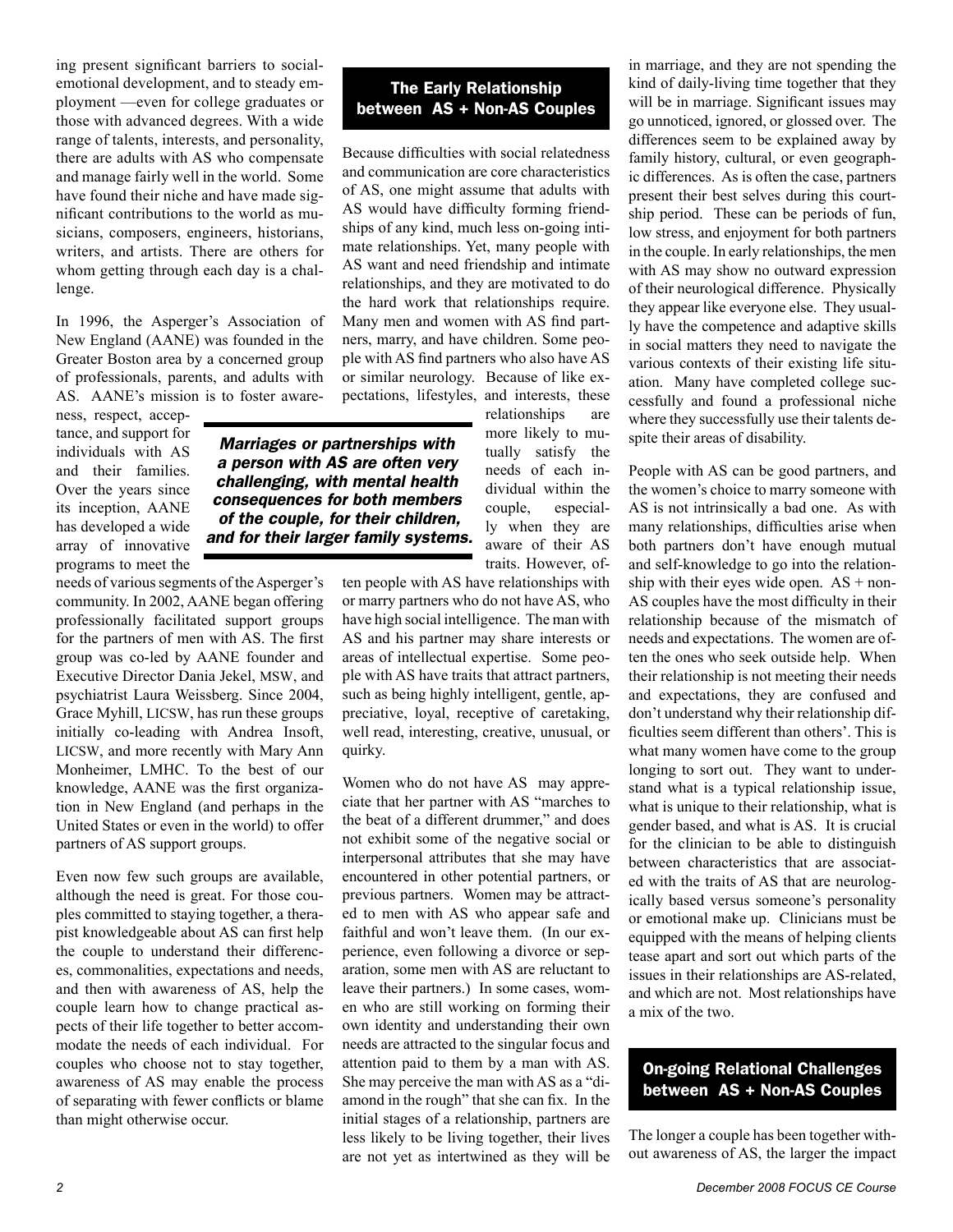of AS on the relationship. Some men will have already received a formal diagnosis, but others may not. Not only because of the relatively recent codification of the AS diagnosis, but individuals with AS are often reluctant to seek help, complicated by their lack of self awareness and difficulty seeing the consequences of their behavior through another's' eyes. Negative experiences with prior help seeking often add to their reluctance. For many, it is only after a child from such a union is diagnosed with an autism spectrum disorder, that the family realizes one or both parents may have undiagnosed AS or a related condition. When the previously hidden AS factor is brought to light, it can shed light on many of the individual struggles and idiosyncrasies, and many of the relationship issues.

The mismatch of expectations, lifestyle, and needs tend to create misunderstanding, conflict and unhappiness for both partners in a marriage. Whereas the women without AS need social interaction with people outside the marriage, the AS men might be content with fewer friends and lots of solitary time. The women's expectations might be that household and child rearing chores are shared, and perhaps receive the men's full verbalized agreement – but the men may not initiate chores unreminded, because of executive functioning problems. Non-AS women want to share the events of their day, emotions, and feelings with their partner and get supportive feedback, but many people with AS have difficulty talking about and expressing emotions and feelings. It may not occur to them to ask about their partner's experiences. They don't expect someone to ask these questions of them, and therefore don't intuitively realize that other people may have these expectations. For all of us, AS and non-AS alike, it's much easier to anticipate the needs and desires of another person by "putting ourselves into their shoes" based on our own needs and expectations: it is much harder if the other person is neurologically "wired" significantly differently from us. People without AS can often have success when putting themselves into the other's shoes but  $AS + non-AS$  partners have a harder problem to solve. In order to succeed, they must each construct a sufficiently accurate abstraction of what the other will need, desire, think, and feel. For those with AS, this is different in the majority of social situations they encounter. In  $AS + non-AS$  couples, this kind of

 The woman may want spontaneity or flexibility with activities whereas the man with AS may want structure and routine to help calm his innate high level of anxiety that often accompanies AS. According to world renowned AS specialist Atwood (2007), stress actually lowers one's processing ability, and in the case of a person who depends on their cognition to process communication, emotional and social situations, stress impacts negatively on the ability of the partner with AS to act or respond appropriately in the  $AS + non-AS$  relationship.

Misunderstood behavior challenges many couples, but for AS couples, because their reason is neurological, not behavioral, it is more difficult to understand, negotiate, compromise and change. These mismatches can lead to unresolved disappointment, anxiety, depression and anger within the relationship for both partners, especially if the neurological root of the problem is not understood. AS + non-AS couples often attend couples therapy for a long time. However, couple's therapists who do not understand AS may not appreciate how

AS' neurology is impacting the couple, and very often the woman without AS is blamed for being controlling and overly demanding. Women in our groups have said they found

couples therapy unhelpful, even more so when blame was placed on them for the problems in the relationship.

Misunderstood communication can present some of the biggest challenges for AS + non-AS couples, and very often couples feel as though they are speaking different languages. Women in the groups have described the following experiences: When they say certain things to their partners with AS during a conversation, the men either do not seem to listen, often do not respond, or they respond inappropriately to a piece of what was said. Perhaps they correct their grammar or focus on some other technical detail, rather than understanding the intent and the meaning of the sentence in the context in which it is spoken. There is a lack of back and forth dialogue. The man with AS may monopolize the conversation or take too much time because of

*Asperger Marriage: Viewing Partnerships thru a Different Lens* 

slower processing, and his need to discuss thoughts about his passions with too many details and information. Some, however, do not talk much at all, perhaps because of a life long experience of negative feedback from their attempts to communicate. Some people with AS have difficulty filtering their conversation in public and in private so that what they say is often embarrassing and hurtful, and they are unaware of the impact or aware too late.

For some men on the spectrum, compromising, expanding their thinking, and showing flexibility is particularly difficult. This impacts problem resolution and the ability to talk things through.

Because of the way people with AS process information, they often have difficulty seeing someone else's point of view and their perception of what happened is often very different from their partners. Thus, the AS + non-AS partners not only speak different languages, they see the world differently from each other. Women have told us that their husbands seem like they are not learning from mistakes and experiences, and have trouble changing their behavior. Most women in the group report that they feel lonely and socially isolated in their

marriage. In some cases a partner's apparent rigidity and difficulty expressing warmth and caring takes a profound toll on the relationship. Many of the

women who come to the group report feeling angry, anxious, and depressed. Some have found relief from therapy, medication, social engagement outside of the relationship, work, or being part of a spiritual community.

As in non-AS + non-AS relationships, we see couples who experience sexual compatibility as well as couples who experience painful emotional and sexual mismatch. Women report a mixed array of experiences around sexual intimacy. Many couples seem to enjoy and seek frequent physical contact that satisfies both partners. However, a variety of Asperger's traits may complicate having a fulfilling sexual relationship with their partner:

• Sensory issues can impact the physical response of the man with AS. Sensory issues include not wanting

*The mismatch of expectations, lifestyle, and needs tend to create misunderstanding, conflict and unhappiness for both partners in a marriage.*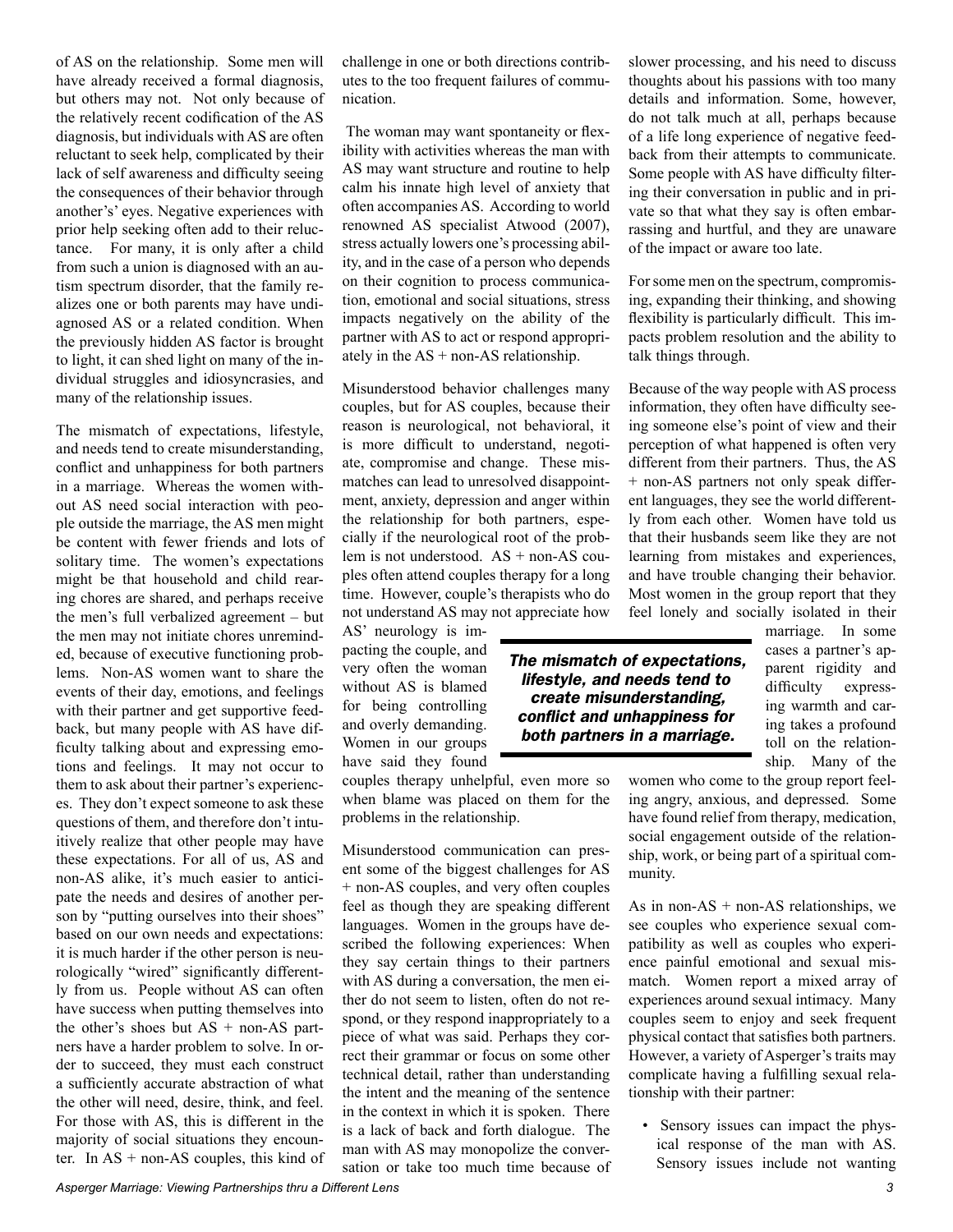to be touched, sensitivity to a type of touch, physical awkwardness, aversion to particular sounds, tastes, and smells.

- Inability to understand how his partner may be responding to his touch.
- Inability to rapidly process and adjust to nonverbal feedback.
- A lack of spontaneity, and tendency toward rigidity or routine (if something works, he may be resistant to trying something new instead).

As with many couples,

- Some men with AS may have minimal or no drive to have sex. However, we have heard about a small minority of men at the other extreme who desire frequent sex with themselves or multiple partners.
- If they lack emotional connection with their partners, or if their partners are feeling disconnected from or angry with their partners, it's difficult for either partner to have or want physical intimacy.
- Occasionally, depending on a woman's specific history and emotional make up, sex without mutual emotional connection can be traumatic.

For any of these reasons, couples may choose not to have sexual relations in order to avoid conflict and disappointment. This then increases the emotional isolation for both parties.

Although we don't know the frequency, we have seen several instances of individuals with AS who use or overuse alcohol or drugs to ease social awkwardness and social anxiety, and the emotional consequences of having AS. Clearly, this would have an impact on the relationship.

A small percentage of men, possibly because of a life long frustration of undiagnosed AS, have rage that can be triggered by stress and the demands of relationship and child rearing. Although domestic violence is not specifically addressed in this paper, the intersection between what is known about couples with domestic violence situations and AS is an important subject for further study.

In some cases couples get along fairly well, in their own unique style, until the birth of their first child. This can be a problem in couples without AS as well, but with a partner with AS it is harder to resolve. Some people with AS may tend to absorb other's emotions including a distraught child or baby. Sensory issues may make it extra hard to tolerate babies crying and sleepless nights. In addition the man with AS may begin to feel the stress of the financial and emotional responsibility for the household that comes with being the only or main breadwinner supporting a family. His anxiety can increase as he tries to maintain his routines despite interruptions, and he lacks support, since his previous main support his wife—is no longer as available to him, as she now has to shift to nurturing their child. The man with AS can begin to feel neglected. The couple can find themselves in conflict that can quickly escalate into a crisis.

### **Additional Issues that Affect the Non-AS Partner**

Social isolation can be a problem for the partner of a man with AS. He may be content or has the neurological makeup to spend a lot of time alone doing research, reading, listening to music, watching TV or movies, playing computer or video games, or spending time with his special interest. Even if he is willing to go out with his partner, the social engagements can feel unrewarding, stressful or embarrassing to such an extent that the wife stops going out socially with him. Her social contacts of all kinds may become limited and impoverished, and her isolation extreme. A therapist can guide the partner in making social contacts on her own, independent of her partner.

Furthermore, it is common for a woman in the group to report that it is difficult to get social and emotional support for herself. She may not feel comfortable turning to her family or friends, who may not see the issues in the relationship and don't understand why she feels stressed. If they do realize that the relationship is difficult, they may not understand why she stays. Her partner may come to be one of the few adults with whom she spends time. The extent of the woman's unexpressed emotional pain is often hidden because of her

isolation and the lack of understanding of those in her life. When she comes to the group for her intake, she is often at a point of crisis. In addition to wanting to learn ways to improve their relationship, she is also deeply in need of connection with others who truly understand what she is going through.

For many women, motherhood brings opportunities for new social connections—to other mothers and their children. By shifting her focus to childrearing, instead of the issues in the relationship, the partner may get more of her relational needs met. On the other hand, the  $AS + non-AS$  couple is more likely than average, because of genetics, to have one or more children with an autism spectrum disorder. If so, the mother is quite likely to be blamed for the child's difficult behavior and perceived as a "bad mother" by relatives, neighbors, and teachers. She is likely to be avoided or excluded by other parents in the schools, the neighborhood, her family, and the wider community. This can further add to the women's isolation.

After the children have grown and left the house and the couple is faced with their future together, longstanding AS + non-AS problems can come to a head. The woman has the time and energy to think about the couple relationship again. Many of these women who have been married for over 20 years seek out the group for help.

Many women who seek our help live with anger and chronic depression in their relationships. Men with AS, whether formally diagnosed or not, are likely to have encountered a great deal of frustration, rejection, and failure in their lives. They may have always felt like aliens on the wrong planet, exhausted and discouraged by the effort to understand and survive in the world created by and for the non-AS majority. Their prolonged or profound negative life experiences are quite likely to have contributed to a reservoir of rage or depression, whether overt or buried. They may still be experiencing problems obtaining or retaining employment, or feeling appreciated at work. They are less likely than non-AS men to have friendships that provide camaraderie and peer support. Their families of origin may have a history of misunderstanding or rejecting them. Some may have broken off ties with their parents and siblings entirely, because of complex family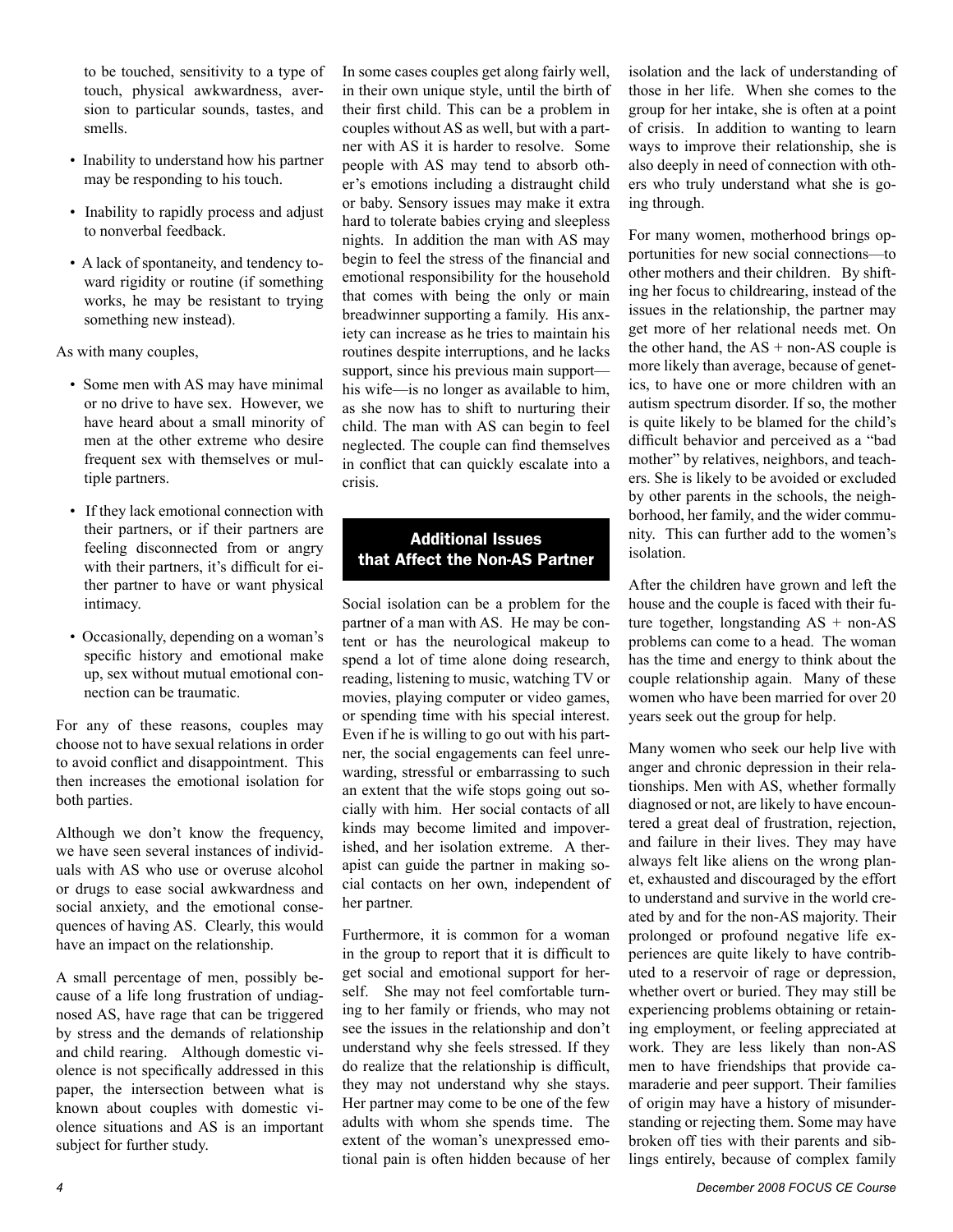situations. Many men with AS are socially and emotionally dependent on their partners, yet they are often unaware of the impact of their behavior on others, and tend to blame others for interpersonal problems. When a woman attempts to work through a problem in the relationship, the man with AS may respond to his partner's feedback, expectations, requests or demands with denial, withdrawal, or even verbal or physical abuse. His rage or depression, problems with stable employment, or limited ability to parent then become additional stressors for the wife. The man with AS or his partner may have unresolved anger and even overt rage or displaced anger because of some other difficulty he or she is experiencing, separate from the relationship issues. Many people have difficulty in accurately pinpointing the source of their anger or frustration, and may react to a "last straw" rather than to a previous root cause. A therapist can help a couple identify the source of their emotions.

Over a long period of time, living with unmet needs and expectations and without awareness of the role that AS plays in the woman's relationship can cause her to change. Living in social isolation, without much contact with adults other than her husband, she may become inflexible, rigid, anxious, withdrawn, or depressed. She may experience a shorter fuse, more anger, less tolerance, and less ability to enjoy life's pleasures.

In some cases, women who are attracted to men with AS have innate Asperger's traits themselves. They, like their partners, may be very bright people who like to think and talk about things on an intellectual level. However, they may not see their own Asperger's traits; instead, they may project them onto their partners. A therapist aware of AS can help the woman gain insight into her own issues and neurology.

Sometimes with understanding of AS, the couple's issues can get resolved, but sometimes they continue to surface again and again. There may be no simple or fully satisfactory solutions to the complex issues that  $AS + non-AS$  couples face. Nevertheless, it can be helpful, healing and empowering for the women to connect with other women who have had similar experiences and confront similar challenges. In a partner support group, the women can validate the difficulty of each other's lives, and applaud each other's strength and courage. Together, they can learn more about AS, and come to a broader understanding of their partners. They can acknowledge that their partners' idiosyncrasies (and their own) are not the fault of either one. They may figure out some alternative ways to make their re-

lationships run more smoothly. Through figuring out what they can and cannot change, they may attain some peace with the way things are,

better accepting themselves, their partners, and the realities of the relationship. They may be able to change their expectations of what one needs to get from a partner, and even their definition of what a marriage is. Then they can open themselves up to enjoying the things that they do love about their partners, and to making meaningful connections with others to fulfill some of the needs their partners cannot, or they can create a living situation that is mutually satisfying to both partners who each bring their particularities to the relationship.

### **AANE's 6-Week Partner Support Group**

During the intake interview, many women cry from the sheer relief of being able to speak with someone who "understands and believes" her experience and her feelings. Even before the first group meeting, hearing more about the group, and feeling that help is at hand, may bring some peace of mind to women in longstanding distress. One participant sent the following email shortly after her intake interview:

*I am very excited about meeting you! I feel this is something I have waited for my whole married life. Short-term meetings with counselors, as a couple and individually, never worked, as the missing piece of the puzzle is the AS. First and foremost those with AS need to be recognized, and helped in a dignified way. Secondly, there is this large mass of people, their spouses and families, who feel isolated—millions wondering 'What is wrong?' and feeling emotionally deprived, when everything looks right. I feel you are 'on to something' and feel very grateful to you and AANE.*

Women come to the group for several reasons. They want an explanation for their difficulties, and ways to improve their marriages—or to reconcile themselves to living with the limitations. During intake women said: "I want to understand what is AS and what is personality. What can be changed?

*In a partner support group, the women can validate the difficulty of each other's lives, and applaud each other's strength and courage.*

Or to get ideas on how to work things out with my partner. To communicate better with my partner." They want a

chance to make sense of their lives, validation that what they are living with is real, and recognition for the loneliness that exists in a marriage without satisfactory empathy or reciprocity. They hope to experience a sense of community, feel less alone, and find some peace. They say: "It is beneficial to talk with people who understand. I want support, and to connect with other people walking this path."

Many women come in search of ways to keep their marriages intact. The combination of rigidity and rage in a man with AS can result in emotional and physical abuse. For the women who have been in our groups, reports of physical abuse have been low. What is more common, however, is that the wife will "walk on marbles" or "eggshells" in an effort to prevent precipitating the partner's anger. The reverse can happen too – that the man with AS walks on eggshells for fear of precipitating anger, demeaning treatment, or talk of separation or divorce held as a threat over the relationship.

As far as we know, there have not yet been any studies about the divorce rates among AS + non-AS couples, but AANE staff talk to many adults with AS and to many non-AS partners who are divorced. Thus we suspect those who join our partner support groups self-select, and are particularly motivated to find ways to make the marriage work better so it can be preserved, or they come to the group to help decide if they should stay or leave. Occasionally women who were dating men with AS have come to a group to learn what to expect so that they could make realistic, informed decisions before deciding to commit to their partners. In these cases, the women did decide to go ahead and marry their partners.

The first task of most groups is to establish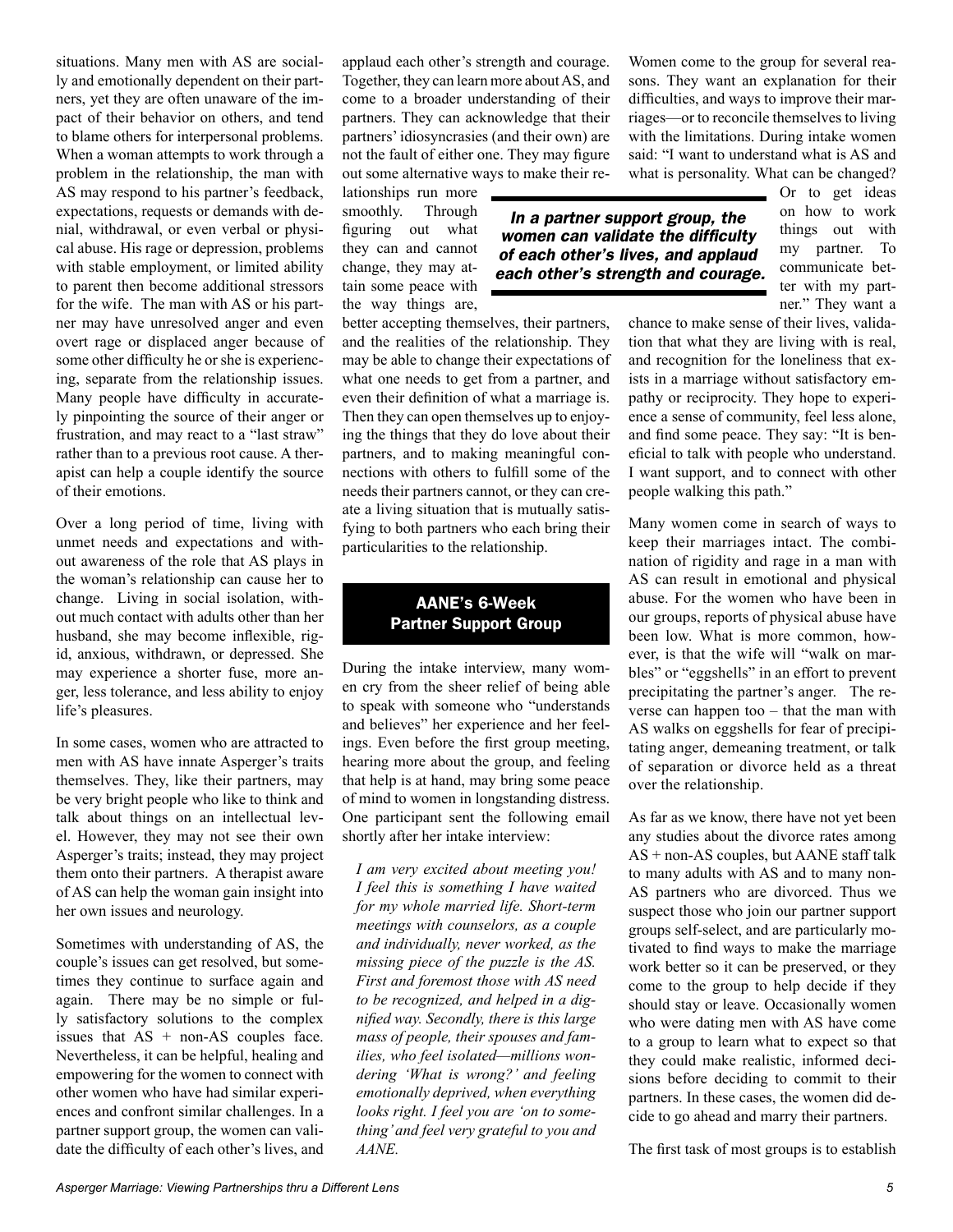commonality—and we have seen that this can happen very powerfully and rapidly in AANE's partner groups —generally in the very first session. After we establish rules of confidentiality and discuss basic logistics, we invite group members to introduce themselves and share their stories. Usually, as soon as one woman speaks, others immediately begin to nod their heads. Each woman's story resonates with the experiences of other women in the group. Some stories revolve around the men's behavior that their partners thought "bizarre." For example:

- One woman explained that in order to concentrate on a conversation with her, her partner lies on the bed with a tee shirt wrapped around his entire head and face. Only by blocking out all outside stimulation can he focus on what his wife is saying.
- One partner slept under laundry piled on the bed for sensory comfort.
- Another group member's partner ate the same thing every night for more than 3 years, and at the same time: right before he got into bed.
- Some partners are oblivious to medical emergencies.
- Some partners have no response, or an inappropriate one, to hearing news of a terrible disease or the death of a loved one.

Soon the group members are asking each other, "Has your partner ever done anything like this?" The women begin to connect, and to feel less alone. In a group of women who have felt so isolated and relationally deprived for so many years, connecting with others who understand is a powerful experience. Tears flow, balanced by laughter—sometimes both at once. When the women disclose the things in their lives that feel "bizarre," and others have had similar experiences, they exclaim with relief: "So I'm not going crazy!"

The topics of the conversation may vary, but pretty quickly some common themes emerge.

• It is common for a wife to say that she thinks of her husband as an extra child, because he can seem demanding, inconsiderate, and incompetent in certain ways. Partners often feel they have no choice but to cater to their partners' sensitivities or insistence on fairly rigid routines.

- Women report that they may not be able to rely upon their partners to provide the practical help and support they would expect from a mature partner. The women get tired of doing it all; they feel frustrated, angry, and even enraged. "I do everything in the family"—often including earning and managing the money.
- There seems to be an unawareness of the emotional state of the partner, a lack of noticing, and a lack of appropriate comments given for certain situations. For example, on a wedding anniversary or birthday they may get an inappropriate gift, no gift at all or a gift that someone gave to them. Some women buy their own gifts "from" their partners. Because the women feel that they get very little emotional support from their partners, they often feel unloved, disappointed and neglected. For many of them, this may include feeling sexually deprived.
- There is often difficulty with socializing. Group members discuss the feelings of going out socially and interacting with their partners. Their partner may be more introverted or need more down time than the wife, and resist go-

ing out to social events. He may feel so uncomfortable in social situations that he wishes to it may fall to the already overburdened wife to

persuade him to go out, propose and negotiate the choice of activities, find the childcare, make the phone calls, order the tickets or make the reservations. Once they arrive at the family gathering, dinner party or cultural event, the man with AS may be cranky and uncomfortable, or silent and withdrawn. He may (unintentionally) bore or offend others, or talk too much/inappropriately at the gathering.

• Another theme that comes up frequently is how awkward and unrewarding it is to be in social situations with their partner. Men with AS sometimes share personal details about the couple's private life, not understanding that this

is not the time or the place for such a comment. For example, "at parties he used to complain to the guys about doing laundry (the only chore he would do) and how there must be something wrong with me because my pantyhose and underwear were always inside out in the wash. He used to really play up what a pain it was to flip the laundry and how inconsiderate I was. No amount of my explaining or requesting made him stop." Many women tend to give up altogether on making social plans. They may ask: "Is it worth all that effort, when the outcome is often negative?"

In the second and third sessions, women are eager to reconnect and to find out more about each other's situations, partners, and relationships. They begin to reach consensus on what behaviors or characteristics they see in their partners, and they sort out what is "just a guy thing," and what is an Asperger's trait. Groups generate lists of traits in their early sessions (Appendix A). Occasionally, pairs of opposite traits can be on the list. For example, most group members report that their partners have large collections of books, newspapers, CDs, or other things that they have a special interest in, but other women report that their partners have no possessions at all. One partner had only a briefcase, which he wanted to keep with him at all times. Some men want to have physical contact and phys-

avoid them. Therefore *box is usually beneficialWhen it comes to AS, thinking outside the* 

ical intimacy frequently, whereas others, because of their sensory issues, can barely tolerate it. Some groups also generate lists of the women's feelings or reactions to

their partners with AS (Appendix B), and explore questions like: "What attracted you to your partner in the first place? What do you still like about your partner?" Answers include traits such as high intelligence or success in the academic world, or "He was different from other men. He seemed sensitive and thoughtful—polite, not pushy. He is a good person."

In the fourth session, the women continue to share stories—and strategies and resources they have used thus far to cope with the challenges in their marriages. This mutually supportive sharing continues throughout the life cycle of the group. The women now shift their focus to trying to figure out how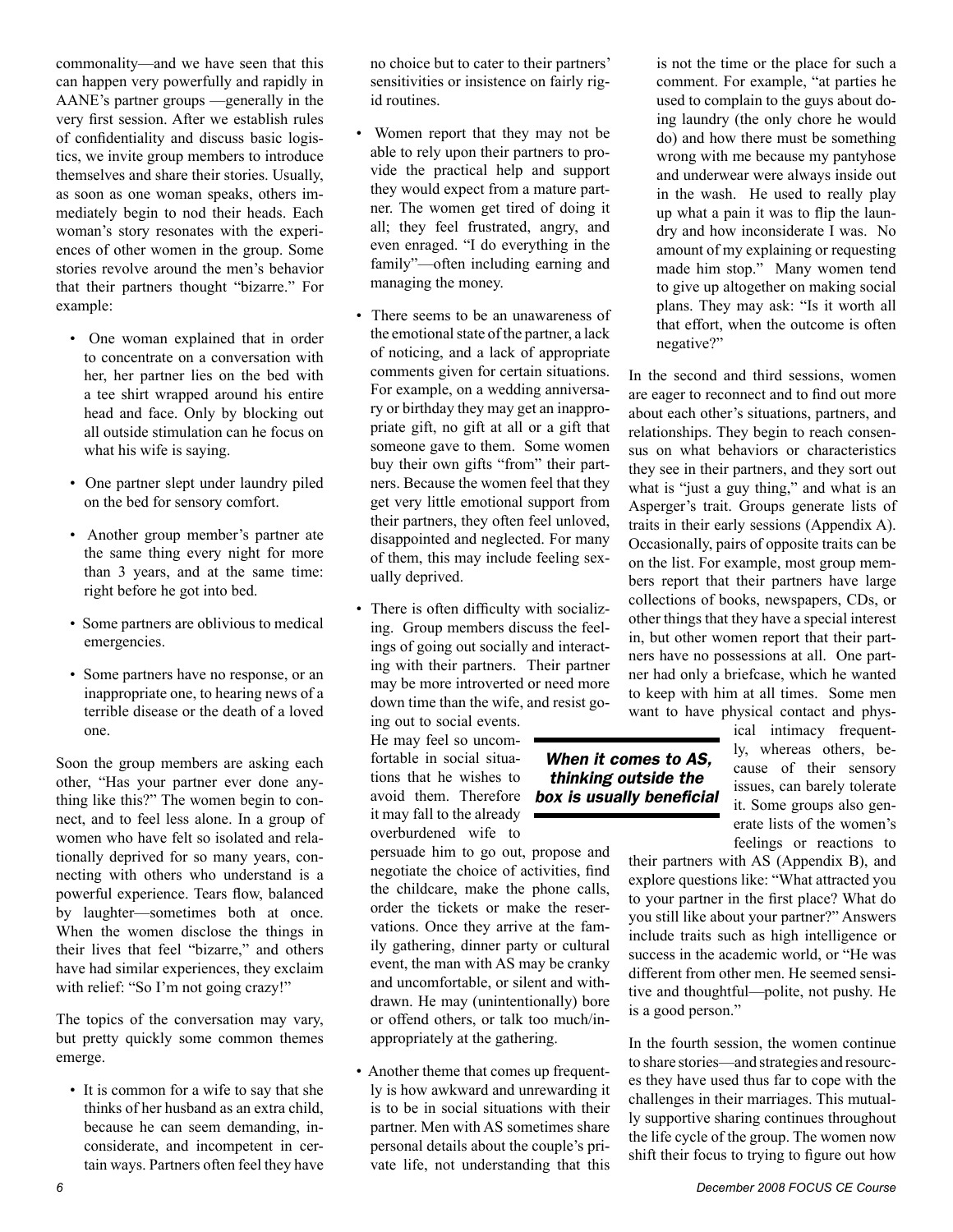to improve communication with their partners. The women give and take advice freely, and seem willing to try new strategies. They ask each other how they handle specific difficult situations.

Some women choose to seek emotional support outside the marriage, from extended family members, friends, or therapists. It is crucial that a therapist understand AS so that s/he can fully comprehend the woman's issues and what she is talking about. There are some who seek couples therapy. It is crucial that the couples therapist has awareness of AS, and is appropriately directive with the husband, otherwise the therapist may blame the wife, and the "therapy" would be damaging rather than helpful. When group members hear from one another of successes from therapy or from trying new strategies, the mood in the session seems to get a bit more optimistic.

By the final sessions the focus of the group shifts from the partners to the women themselves. They now feel safe enough with each other to do some painful self-examination. They begin to ask: What does it mean about me that I chose this man for a partner? Why didn't I see his limitations earlier? Why didn't I realize something was wrong? Was there something in my background that caused me to be attracted to somebody like him? Could it be that I also brought the same or different issues to the marriage?

The women explore how the relationship changed over time. Some women in the groups have children, but not all do. Since there is a risk that childrearing issues will dominate the group discussion at the expense of other issues, it is important that the focus of the conversation be on the adult relationship. They discuss what changed in the relationship as they moved from dating their partners, to living together and marrying, to the birth of children in some cases, to being parents to older children, or even to adult children who have since left home. (Adult children with AS or other forms of autism, however, may "fail to launch," and still be living at home well into adulthood.)

In the final sessions of the 6 weekly group meetings, more personal topics are raised. These topics typically include physical intimacy, verbal abuse, physical abuse, substance abuse, prescription medication for either partner, and more disclosure about the issues they may be struggling with as individuals in addition to the relationship challenges.

The 6 week group gives the women increased knowledge of AS and how it is affecting their relationships, improved selfawareness of their part in the relational issues, as well as new techniques for coping and communication. Still, many need follow up or ongoing support beyond the 6 week group.

#### **Interventions**

In addition to the comfort of participating in the group along with women who share and understand their experiences, what else can be helpful to partners of men with AS?

When it comes to AS, thinking outside the box is usually beneficial. It is important to hold on to and present to the group members the hope that  $AS + non-AS$  marriages can work—but probably not as traditional partnerships. The outcomes are best when both members of the couple learn about AS and communicate with each other about how it affects their relationship, recognize where their individual needs differ, and are open to working out alternative solutions—arrangements that may be original or unique to them, rather than meeting conventional expectations. For example, one woman customarily did all the driving in spite of the wishes of her husband who preferred to drive. When her husband drove it was a very stressful experience for the wife as she had to listen to her husband express his anger and negativity about the other drivers and worry about potential "road rage" incidents. At some point the woman broke her leg, and during the weeks while the cast was on she had to be transported while lying down in the back seat. The woman found it much less stressful back there, especially when she added the requirement that her husband not speak at all for the duration of the trip. It has been months since the woman's cast has come off, but she continues to lie down in the back of a quiet car whenever she doesn't want to drive herself. Her husband is more relaxed and the reduction in her stress is worth the strange looks she gets as she gets out of the car at her destination.

Even in marriages where neither partner has AS, couples may marry expecting an unrealistically high level of togetherness that they will do everything together—and it is important as the partners mature to let go of that fantasy. It is even more important for  $AS + non-AS$  couples to let go of such unrealistic expectations. Some  $AS + non-$ AS couples have separate bedrooms, separate sections of a house, or even separate houses. Women should be encouraged to have their own work, social networks, and places to turn to get their own needs met needs which the man with AS is not meeting, and may not be able to meet. On the other hand, it is important for a couple to continue to share their mutual interests as a means of connection or reconnection, even when raising children.

Because of executive function problems, the man with AS may have trouble completing tasks or doing chores. Whenever possible, it is advisable to hire childcare or household help on a regular basis, to take some of the workload off of both partners and to minimize anger and resentment. In couples where the man with AS has difficulty managing money, if his partner cannot or does not want to take on this task, the couple should seek help in this area.

Getting a formal diagnosis for a man with AS can make a difference. Working with the diagnosis—coming to understand that AS is the root cause of some behaviors, difficulties, or past misunderstandings—can help the couple to forgive and reconnect with each other. Similarly, disclosing the AS to extended family or community members may help heal other important relationships. A diagnosis may lead to making changes at home or at work to reduce stress for the man with AS. Men with AS who are motivated and willing are able to learn behavioral and communication skills that can improve their marriage. Some people with AS learn these skills from books but often they need private or group tutorials from a professional who knows about AS and how to teach social communication pragmatics. From these experts men with AS can learn about conversational hierarchy and social rules, such as how to ask people questions about themselves, and they can use this knowledge in their relationship with their partners.

Even with the similarities described by group members, all people with AS are unique individuals, with different capacities and strengths. Some men with AS can be cognizant of the other person and can be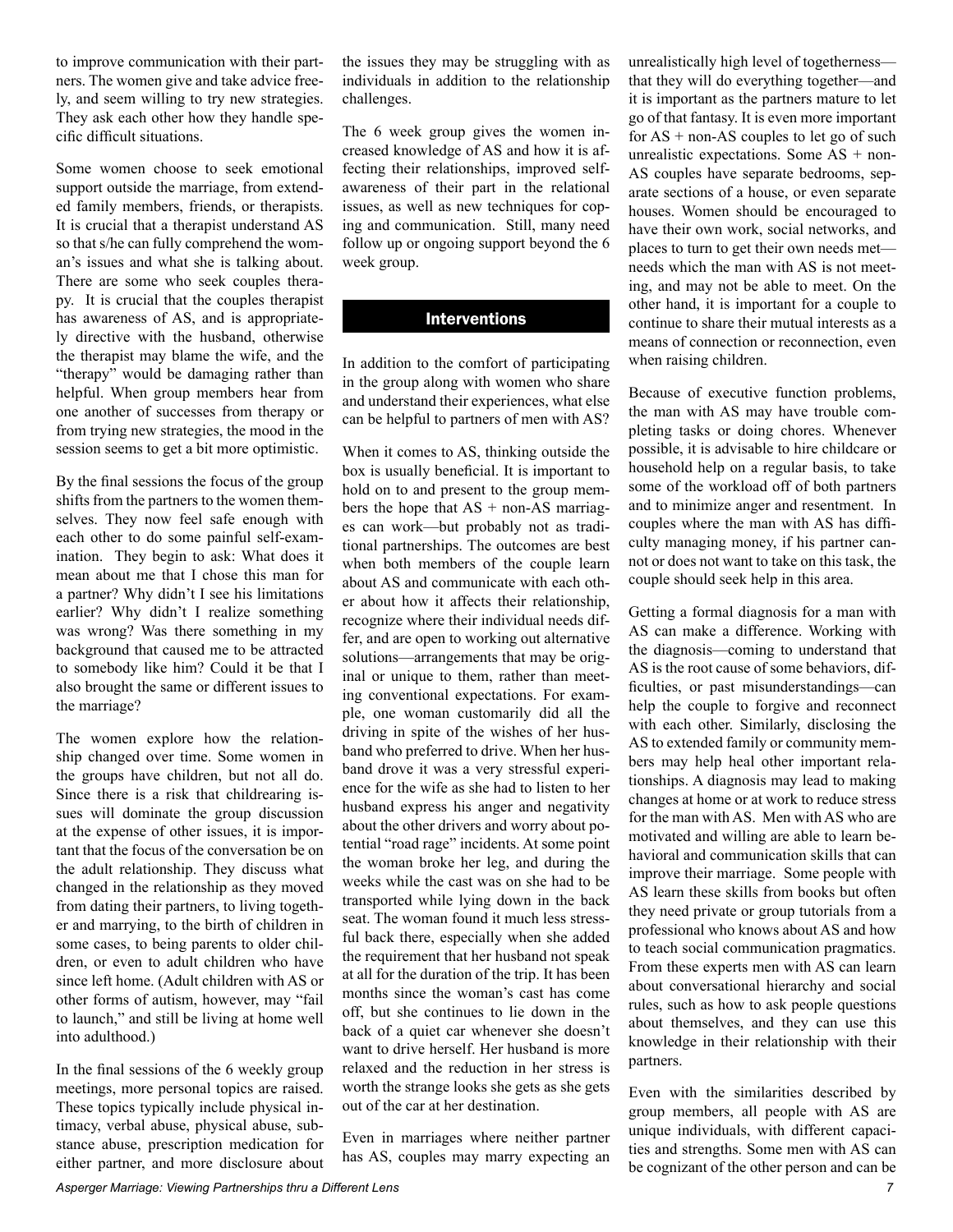quite helpful in certain ways—or they may respond well if asked directly to do something specific. For example, one man with AS liked getting out of the house frequently for breaks, so his wife routinely asked him to pick things up from the store. This helped her out considerably, and it made him feel good to know that he could be helpful.

Other interventions that have worked with group members' relationships are:

- Making lists
- Accommodating sensory needs, both positive and negative sensory feelings
- Resisting the temptation for both partners to make assumptions about the other's feelings
- Making suggestions to each other without being critical
- Taking time to talk about issues and ideas looking for possible changes to old unhelpful patterns

In some cases, prescription medication may improve executive functioning, or lessen anxiety or depression for a man with AS. Medications should be prescribed and monitored by a psychiatrist or psychopharmacologist who has expertise treating AS. Prescription medication or individual psychotherapy may also be helpful for a non-AS wife until she is able to get more of her needs met, and is no longer overly stressed or depressed.

In closing, to paraphrase Dr. Stephen Shore: when you meet one partner of a person with AS, you have met one partner of a person with AS. Beneath the commonalities in the group are individual differences. Each voice needs to be heard; each experience needs to be explored, understood, and valued. We hope that other clinicians and researchers will seek out these voices and add to this body of knowledge.  $\div$ 

## **Appendix A**

Group members from 7 groups reported many overlapping appreciated and challenging characteristics in their partners. Here is a sample of 25 of each:

#### *Appreciated characteristics:*

- 1. Intelligent above average
- 2. Good memory
- 3. Full of knowledge
- 4. Trustworthy
- 5. Loyal

9. Polite

- 6. Sensitive
- 7. Gentle soul
- 8. Can accomplish some tasks around the house that spouse can't, i.e., hanging a door
- 10. Sweet
- 11. Hard working
- 12. Good provider
- 13. Good worker
- 14. Child-like innocence and sensitivity
- 15. Passionate
- 16. Good with numbers and facts
- 17. Good memory holds a lot of information in his head
- 18. Good with systems
- 19. Good sense of humor
- 20. Loyal
- 21. Unquestioning
- 22. Faithful
- 23. Not a flirt
- 24. Has diverse interests and can speak on several topics
- 25. Has a lot of talents.

#### *Challenging characteristics:*

- 1. Doesn't seem to learn from experience, generalize from one situation to another, or adapt to new situations
- 2. Has the same response regardless of the situation or outcome, sometimes no response
- 3. Fixates on things, is unable to let go of a concept, perseverates
- 4. Does not want to process and resolve disconnections
- 5. Misapplies knowledge or information, unable to discern what is important, can't see the big picture
- 6. Hyper focused on details
- 7. Blames others, especially the spouse
- 8. Hypersensitive to criticism
- 9. Thinks linearly, literally, concretely, in black and white
- 10. Rule oriented
- 11. Has meltdowns
- 12. Assumes others can read his mind, can seem paranoid
- 13. Can seem manipulative and controlling
- 14. Childlike, helpless, clueless
- 15. Self absorbed, is in his own world, aloof, spends lots of time alone, having downtime, taking frequent breaks
- 16. Causes embarrassment in social situations, does not understand when and what to keep private, can not tell white lies
- 17. Separates himself from others, spends lots of time alone
- 18. Oblivious or hypersensitive to moods of others
- 19. Unintentionally mean or hurtful to spouse, even cruel at times

8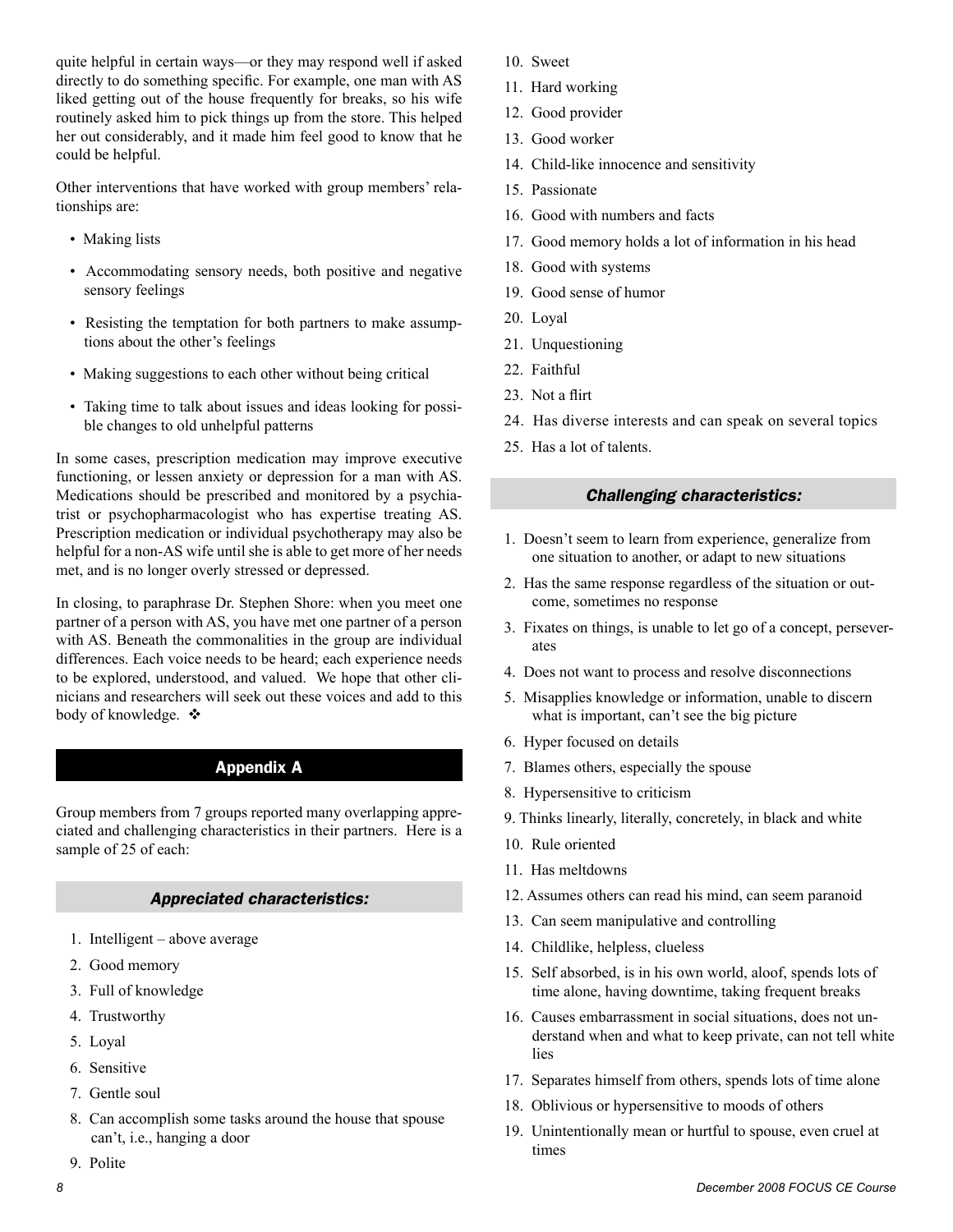- 20. Talks on and on or not at all, does not dialogue back and forth
- 21. Have special interests that take priority and collections that take a lot of space, sometimes to the point where it seems like hoarding
- 22. Obsessive and compulsive, rigid and inflexible, resistant to change
- 23. Intolerant of much direction from others
- 24. Can't identify, read, or communicate feelings in him or in partner
- 25. Has sensory issues

### **Appendix B**

Group members from 7 groups reported many overlapping feelings or reactions to their partner's behavior:

- Anger
- Depression
- Knowing the truth but not being believed
- Empathic
- Overly compensate
- Relational
- Feels like you're being emotionally abused
- Lonely
- Makes excuses
- Derailed
- Feels like you're not yourself
- Adapting to how he is
- Too much work
- Resentment
- Trying to swim with a lead suit on
- Roller coaster
- Life defined by spouse's issues
- Betrayed

### **References**

*Atwood, T. (2007). Complete guide to Asperger's Syndrome. London: Jessica Kingsley.*

*Goleman, D.P. (2006). Social intelligence: The new science of human relationships. N.Y: Bantam Books.*

*Shore, S.M. (2003). Beyond the wall: Personal experiences with Autism and Asperger Syndrome, second edition. Shawnee Mission, KS: Autism Asperger*

#### **Resources:**

#### **The Asperger's Association of New England, www.aane.org**

#### *Recommended books:*

*Asperger Syndrome: A Love Story* by Keith Newton & Sarah Hendrickx

*Love, Sex & Long-Term Relationship: What People with Asperger Syndrome Really Really Want* by Sarah Hendrickx & Stephen Shore

*Asperger Syndrome and Long-Term Relationships* by Ashley Stanford

*Alone Together: Making an Asperger Marriage Work* by Katrin Bentley & Tony Attwood

*Aspergers in Love: Couple Relationships and Family Affairs* by Maxine C. Aston

*The Other Half of Asperger Syndrome: A Guide to an Intimate Relationship with a Partner who has Asperger Syndrome* by Maxine C. Aston

*Solutions for Adults with Asperger's Syndrome: Maximizing the Benefits, Minimizing the Drawbacks to Achieve Success* by Juanita Lovett

*The Complete Guide to Asperger's Syndrome* by Tony Attwood

#### **Acknowledgements**

Thank you to Stephanie Loo, Phil Schwartz, and Sue Wolff for their invaluable editorial help. Thank you to the women who shared their stories and insights.

#### **About the authors**

Dania Jekel, MSW, is the Founder and Executive Director of the Asperger's Association of New England.

Grace Myhill, LICSW, is the Coordinator of Partners Services for AANE and has a private therapy practice.  $\mathbf{\hat{*}}$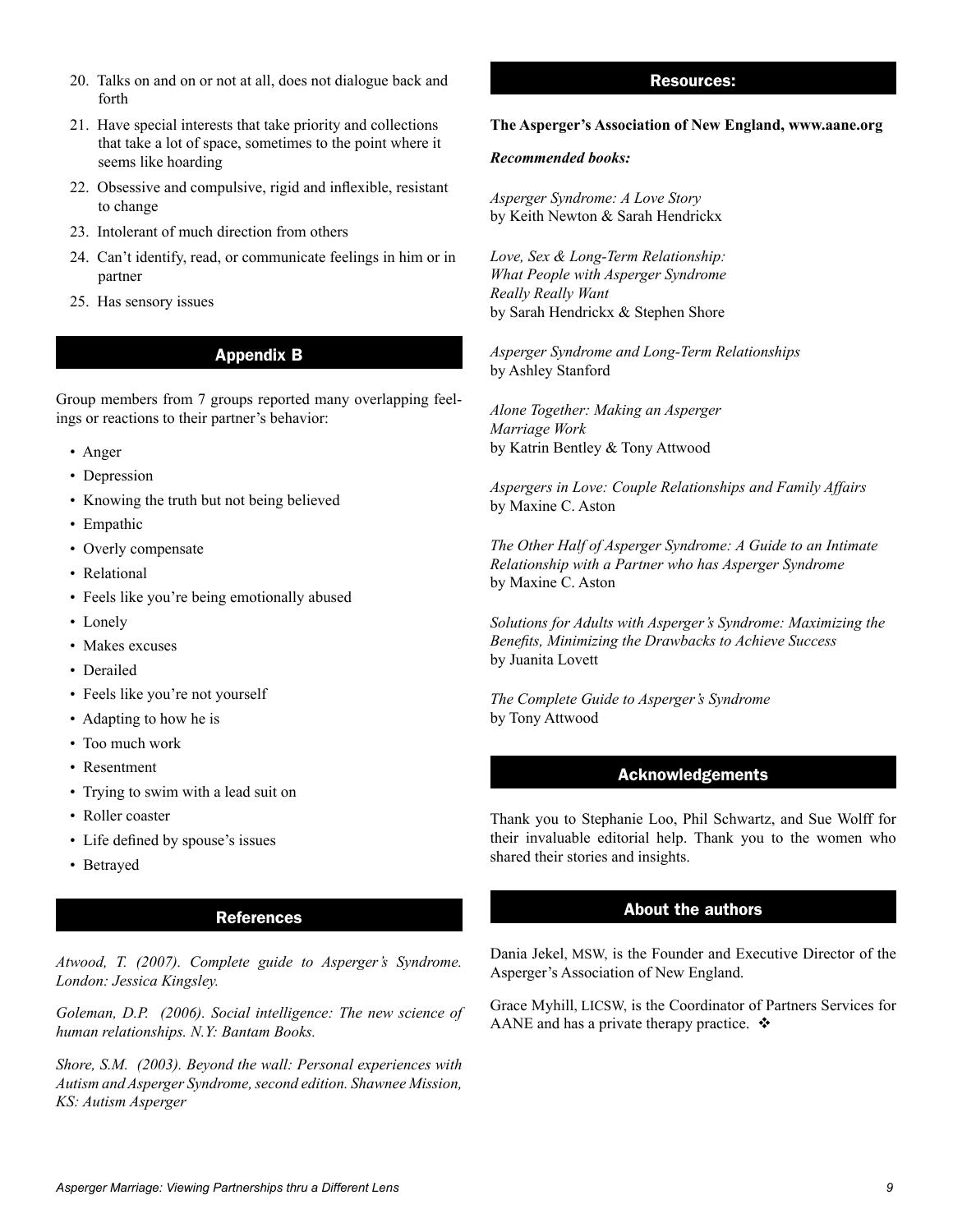#### December 2008 FOCUS Homestudy Course

## *Asperger Marriage: Viewing Partnerships thru a Different Lens* **Post-Test**

- *Circle all correct answers.*
- 1. Asperger Syndrome (AS) has always existed but was only listed in the DSM IV since 1994.
	- a) True
	- b) False
- 2. Features of Asperger Syndrome include:
	- a) lower than average IQ
	- b) repetitive patterns of behavior, interests, and activities
	- c) significant impairment in social, occupational, or other important areas of functioning
	- d)  $b & c$
- 3. As with many relationships, difficulties between a man with AS and his female partner arise when:
	- a) both partners don't have enough mutual and self-knowledge
	- b) there is a mismatch of needs and expectations
	- c) there is an increase in stress such as with the arrival of children
	- d) all of the above
- 4. For clinicians working with a couple in which one member has Aspergers Syndrome, it is crucial for the clinician to be
	- a) able to distinguish between characteristics that are associated with the traits of AS that are neurologically based versus someone's personality or emotional make up
	- b) trained in psychodynamic therapy
	- c) trained in cognitive behavioral therapy
	- d) have experience working with clients with a trauma history
- 5. Difficulties with social relatedness and communication are core characteristics of Aspergers Syndrome.
	- a) True
	- b) False
- 6. Executive functioning problems is the reason that many men with AS:
	- a) do not initiate household chores
	- b) do not want to spend time with other couples
	- c) do not share the events of their day with their partners
	- d) do not compliment their partners
- 7. According to world renowned AS specialist Atwood (2007), stress actually lowers one's processing ability, and in the case of a person who depends on their cognition to process communication, emotional and social situations:
	- a) stress impacts negatively on the ability of the partner with AS to act or respond appropriately in the  $AS + non-AS$  relationship
	- b) stress causes seizures
	- c) stress makes speaking impossible
	- d) All of the above
- 8. People with AS do not want and need friendship and intimate relationships. a) True
	- b) False
- 9. It is crucial that the couples therapist has awareness of AS, and
	- a) is appropriately directive with the husband, otherwise the therapist may blame the wife, and the "therapy" would be damaging rather than helpful
	- b) treats the member of the couple with AS with "kid gloves" so as not to stress them
	- c) can help the partner who does not have AS let go of their relational needs
- 10. Women who have partners with AS come to support groups to
	- a) increase their knowledge of AS and how it is affecting their relationships
	- b) improve self-awareness of their part in the relational issues
	- c) to learn techniques for coping and communication
	- d) all of the above
- 11. People with AS can never put themselves into their partner's shoes.
	- a) True
	- b) False

12. Which is not true: The outcomes are best when both members of the couple:

- a) learn about AS and communicate with each other about how it affects their relationship
- b) recognize where their individual needs differ
- c) seek a structured and conventional lifestyle that matches the models and images in the mind of the AS partner of how a couple "should" function
- d) are open to working out alternative solutions
- 13. Couples in which one partner has AS would benefit if they could;
	- a) do everything together
	- b) let go of the fantasy of doing everything together
	- c) figure out ways to understand and then to meet all of each other's needs
	- d) do things in a traditional way
- 14. Men with AS who are able to learn behavioral and communication skills that can improve their marriage.
	- a) have above average IQ
	- b) are motivated and willing
	- c) had mothers without AS
	- d) who truly love their partners
- 15. Working with the diagnosis a) is only helpful for children
	- b) can help the couple to forgive and reconnect with each other
	- c) is only important for the therapist to understand their client
	- d) has no bearing on the relationship of the couple

## *Congratulations!*

*You have just completed the Post-Test for this CE Course! Please fill out the Evaluation form and send both pages along with your payment to NASW-MA.*